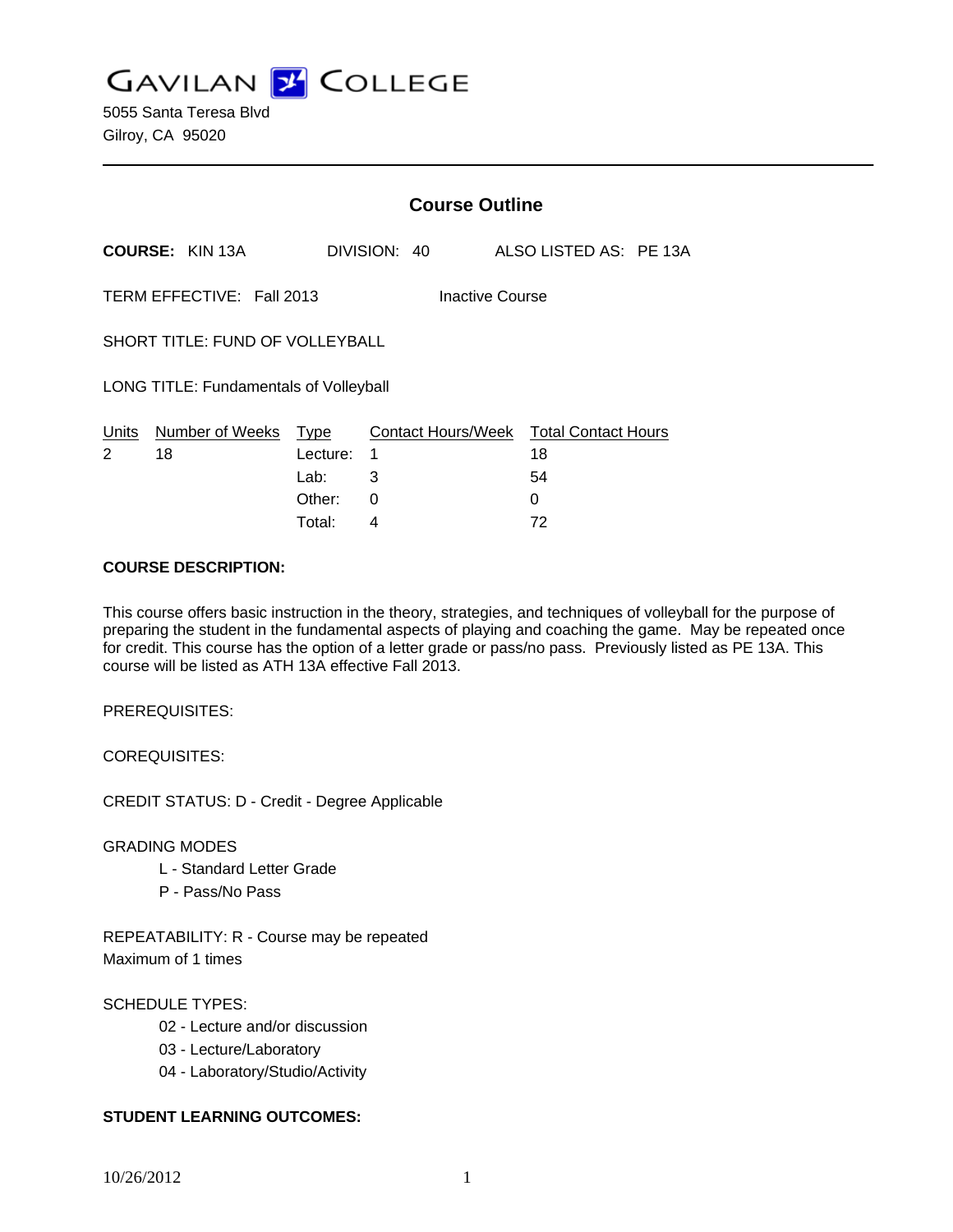1. The student will identify and describe equipment needs, and stretching and conditioning methods specific to volleyball.

Measure: Demonstration, Exam ILO: 7, 2, 1 GE-LO: A1, A2

2. The student will demonstrate the basic fundamentals of passing, hitting, setting, serving, and defense. Measure: Performance

ILO: 7 GE-LO: E1

3. The student will recognize various offensive and defensive situations common to volleyball and react accordingly.

Measure: Performance, Observation ILO: 7, 2, 1 GE-LO: A1,A2, E1

4. The student will explain the rules, basic strategies, and basic offensive and defensive theories. Measure: Quizes, Demonstration

ILO: 2, 7, 1 GE-LO: A1,A2

# **CONTENT, STUDENT PERFORMANCE OBJECTIVES, OUT-OF-CLASS ASSIGNMENTS**

Inactive Course: 09/24/2012

# 20 Hours

Introduction and discussion of course syllabus and grading procedures. Equipment needs, conditioning, and stretching specific to volleyball will be presented. Presentation on the fundamentals of passing and setting; including the stance, footwork and mechanics involved in each skill. Basic serving fundamentals will be introduced. Lecture, discussion, video, and guided practice in the fundamental techniques of the float serve and topspin serve will be presented. Introduce serving areas. Students who repeat this class will become more proficient in these basic skills through the repetition of the drills, such as 3 person passing and butterfly passing.

HW: Students will watch a practice and write a description of the passing and setting drills used. Using a video, students will evaluate their serving technique.

SPO: Students will demonstrate the proper use of equipment and stretching and conditioning methods specific to the sport. They will demonstrate and explain the basic fundamentals involved in passing and setting. Basic serving techniques will be demonstrated by the students.

16 Hours

Presentation on the fundamental mechanics involved in hitting, including the approach, arm swing, follow through, and wrist snap will be introduced. Lectures, demonstrations, video, live games, and guided practices will be utilized. General defense, including defensive position, movement, and team philosophy will be discussed. Introduction to team defense, including 3 person defense, 5 person defense, and defensive schemes. Situations, philosophies, and strategies involved in various team defenses will be discussed. Students who repeat this class will become more proficient in hitting the ball through repetition of the drills in this course. They will become more skilled defenders through repetition and practice.

HW: Students will attend a match and analyze hitting techniques. They will make a list of the fundamental hitting techniques observed which will be discussed in class. Students will watch a match (either live or on video) and share observations of defensive techniques with fellow classmates. They will watch a collegiate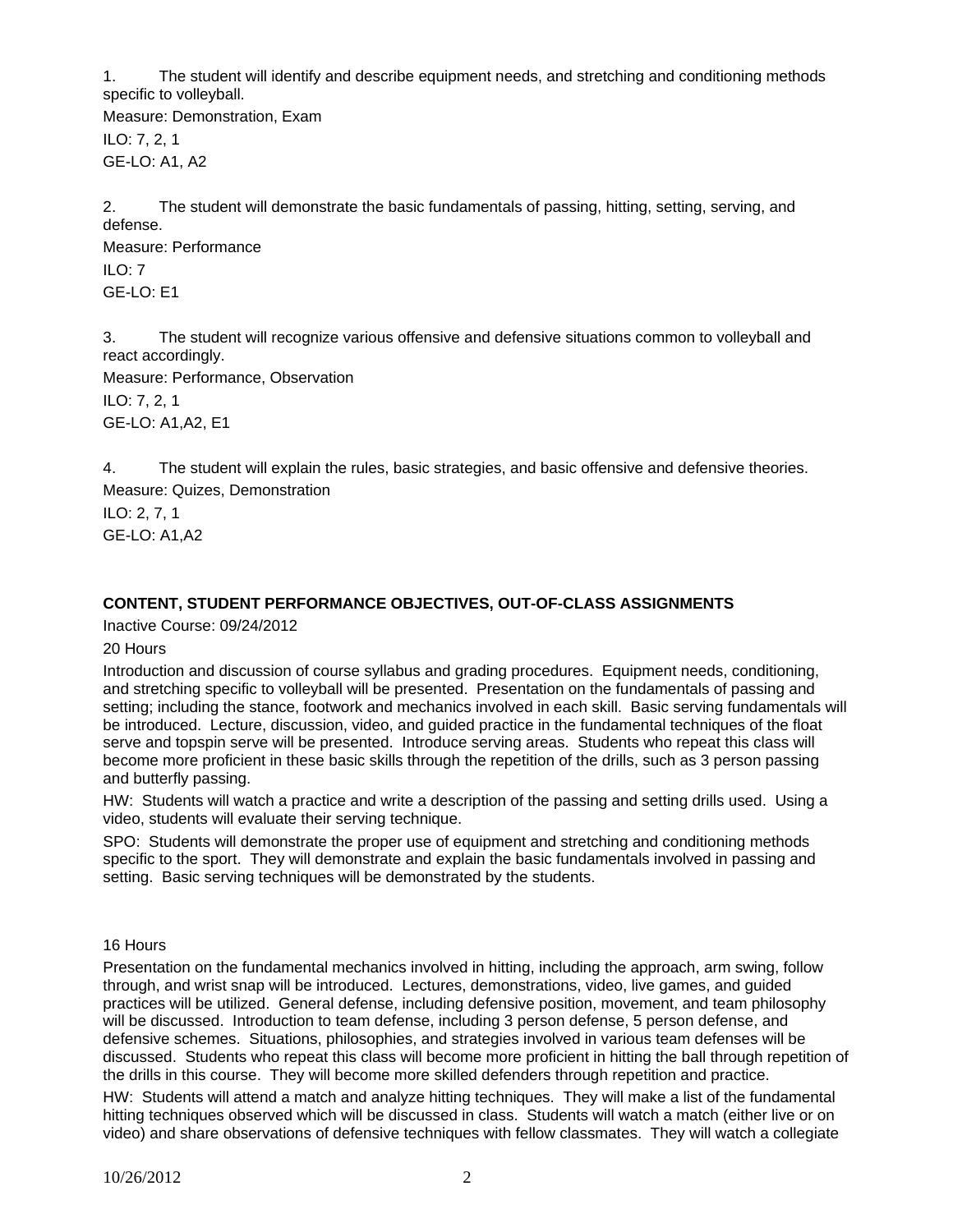level match and chart what defense in being used and how successful or unsuccessful it is. Students will also note what adjustments are or are not being made and how this affects the match outcome.

SPO: Students will be able to analyze the various techniques involved in executing a spike. They will be able to explain and demonstrate general defensive techniques. Students will perform various defenses in drill and scrimmage situations. Students who repeat this class will also be able to explain the different defenses.

#### 12 Hours

Demonstration and practice of the different sets to hit; such as a 5 (high backset), 4 (high outside), 3 (shoot to middle), 2 (high middle), and 1 (quick middle). Introduction of serve receive rotation. Students who repeat this course will become more proficient in executing the above skills through repeated practice.

HW: Students will watch and evaluate players in a match situation, analyzing the effectiveness or failures of various sets. They will chart the various serve receive rotations and be able to explain them to their fellow class members.

SPO: Students will be able to demonstrate different sets in practice and game situations. They will demonstrate serve receive rotations in practical game situations. Students who repeat this course will be able to explain the serve receive rotations.

#### 20 Hours

Lecture, discussion, and testing on the basic rules of the sport of volleyball. A written test on the rules will be included. Interclass play, including tournament play. Semester review. Student skills and their ability to execute offensive and defensive schemes will be evaluated during game play. Student who repeat this class will demonstrate their knowledge of the rules by umpiring/refereeing scrimmages and making the correct calls depending on the violation. They will become more proficient in their skills through supervised practice.

HW: Students will analyze a referee and/or umpire's performance. They will watch a match and write a critique utilizing the information gained in class. They will meet in groups to review for the written and practical final.

SPO: Students will participate in a written exam on the rules of play. They will demonstrate their skills, offensive and defensive positioning, and the rules of the game through interclass play and by umpiring/refereeing.

2 Hours Final.

### **METHODS OF INSTRUCTION:**

Lecture, demonstration, guided practice, video-analysis and interpretation, group discussion.

### **METHODS OF EVALUATION:**

CATEGORY 1 - The types of writing assignments required: Percent range of total grade: 10 % to 20 %

Written Homework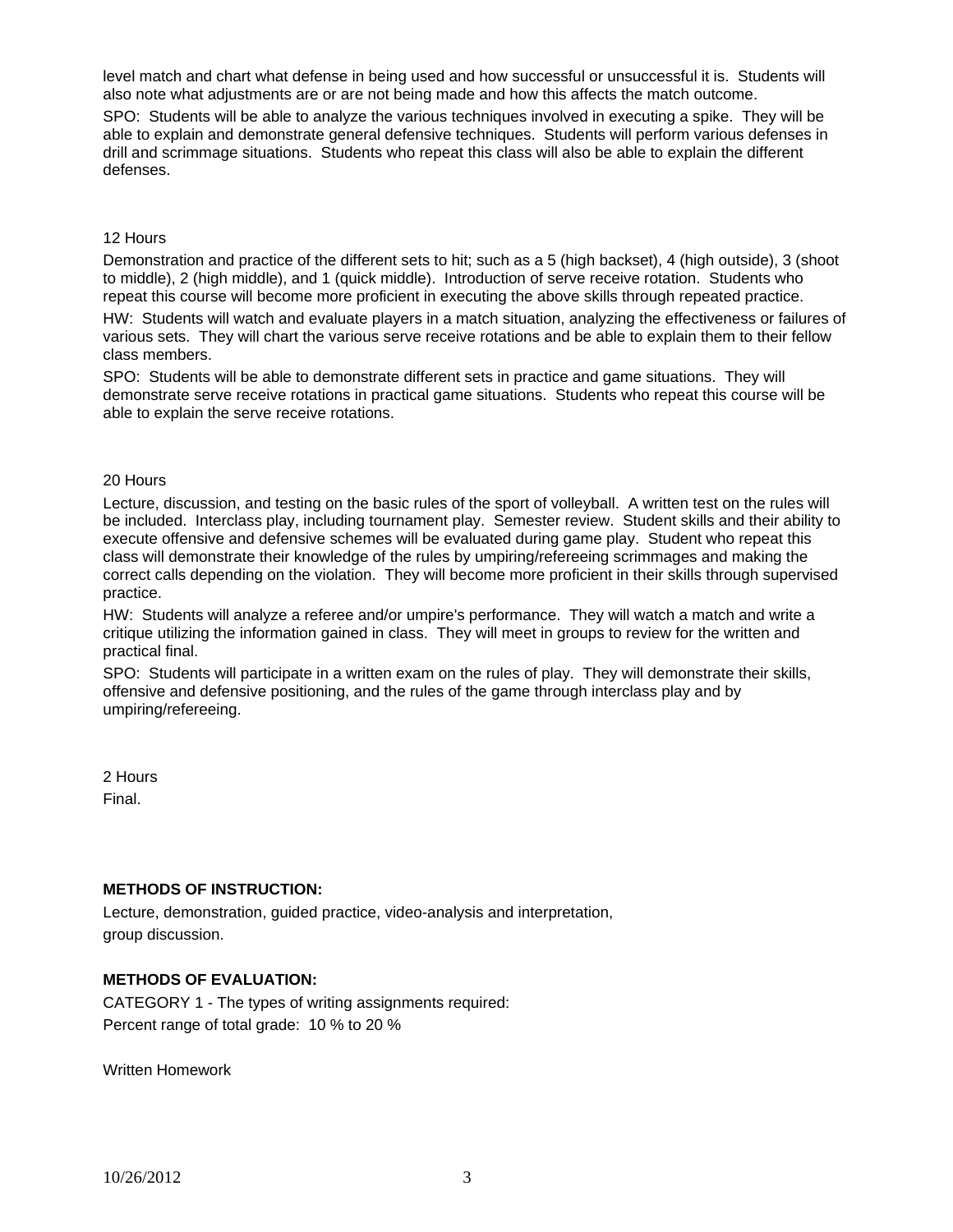If this is a degree applicable course, but substantial writing assignments are not appropriate, indicate reason:

Course primarily involves skill demonstration or problem solving

CATEGORY 2 -The problem-solving assignments required: Percent range of total grade: 0 %

CATEGORY 3 -The types of skill demonstrations required: Percent range of total grade: 30 % to 50 %

Performance Exams

CATEGORY 4 - The types of objective examinations used in the course: Percent range of total grade: 10 % to 20 %

Multiple Choice

True/False

Matching Items

Completion

CATEGORY 5 - Any other methods of evaluation: Percent range of total grade: 20 % to 40 %

Course requires participation.

JUSTIFICATION:

The department is requesting a name change, from the Physical Education and Athletics Department to the Department of Kinesiology and Athletics. The reasons for this action include:

1) A desire to follow suit with the 4-year colleges and universities.

2) A trend in the field. Community colleges are moving in this

direction with Cabrillo College already taking this action. Others such as Sacramento City College, Mission College, and Diablo Valley College are also in the process of changing their name as well. Gavilan College can be a leader in this trend.

3) This more closely describes what our profession is about.

"Kinesiology is the academic discipline concerned with the art and science of human movement."

4) The state academic senate has proposed that Kinesiology and Exercise Science majors be added to the Disciplines List so they have recognized the move in this direction.

5) Over recent years, there have been discussions within the State regarding the need to streamline Physical Education as a discipline. This would help with the negative connotation that is often identified